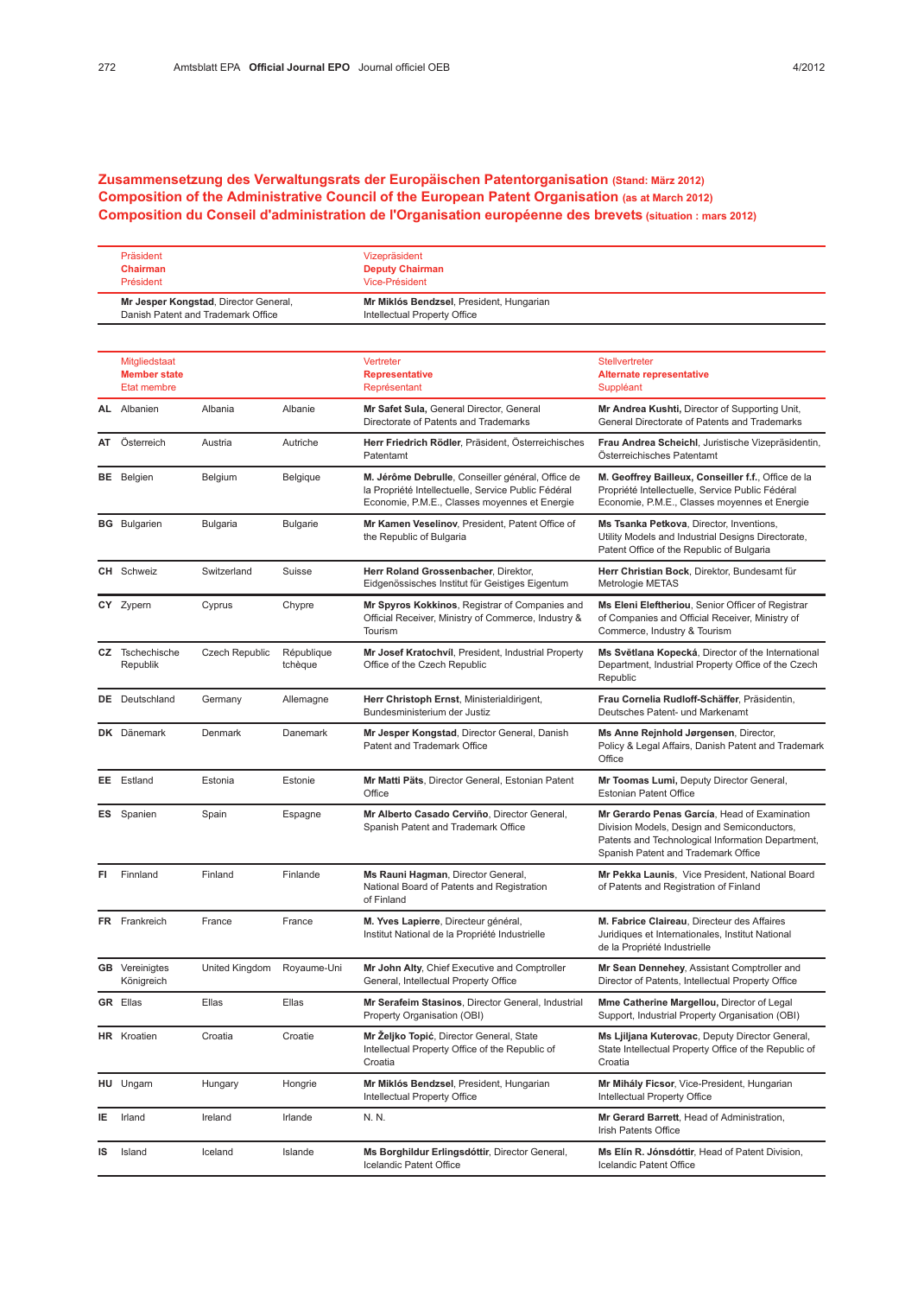|     | Mitgliedstaat<br><b>Member state</b><br><b>Etat membre</b> |                                             |                                             | Vertreter<br><b>Representative</b><br>Représentant                                                                                                                                      | Stellvertreter<br><b>Alternate representative</b><br>Suppléant                                                                                        |
|-----|------------------------------------------------------------|---------------------------------------------|---------------------------------------------|-----------------------------------------------------------------------------------------------------------------------------------------------------------------------------------------|-------------------------------------------------------------------------------------------------------------------------------------------------------|
| IT  | Italien                                                    | Italy                                       | Italie                                      | Mr Mauro Masi, Delegate for Intellectual Property,<br>Directorate General for Multilateral Economic<br>Cooperation, Ministry of Foreign Affairs                                         | Mme Loredana Gulino, Director General, DG<br>Anticounterfeiting - Italian Office for Patents and<br>Trademarks, Ministry for Economic Development     |
| ы   | Liechtenstein                                              | Liechtenstein                               | Liechtenstein                               | Herr Peter Matt, Diplomatischer Mitarbeiter, Amt<br>für Auswärtige Angelegenheiten                                                                                                      | Frau Esther Schindler, Diplomatische Mitarbeiterin,<br>Amt für Auswärtige Angelegenheiten                                                             |
| LT. | Litauen                                                    | Lithuania                                   | Lituanie                                    | Mr Rimvydas Naujokas, Director, State Patent<br>Bureau of the Republic of Lithuania                                                                                                     | Mr Zilvinas Danys, Deputy Director, State Patent<br>Bureau of the Republic of Lithuania                                                               |
|     | LU Luxemburg                                               | Luxembourg                                  | Luxembourg                                  | M. Lex Kaufhold, Conseiller de direction<br>1 <sup>ère</sup> classe, Chargé de direction, Office de la<br>propriété intellectuelle, Ministère de l'Economie<br>et du Commerce extérieur | M. Claude Sahl, Chef du secteur "Législation",<br>Office de la propriété intellectuelle, Ministère de<br>l'Economie et du Commerce extérieur          |
|     | LV Lettland                                                | Latvia                                      | Lettonie                                    | Mr Reinis Berziņš, Director, Latvian Patent Office                                                                                                                                      | Mr Guntis Ramans, Deputy Director, Director of the<br>Department of the Examination of Inventions,<br>Latvian Patent Office                           |
|     | MC Monaco                                                  | Monaco                                      | Monaco                                      | <b>Mme Elodie Kheng, Directeur Adjoint,</b><br>Direction de l'Expansion Economique                                                                                                      | M. Jean-Pierre Santos, Chef de Division,<br>Division de la Propriété Intellectuelle, Direction<br>de l'Expansion Economique                           |
|     | MK ehemalige<br>jugoslawische<br>Republik<br>Mazedonien    | former Yugoslav<br>Republic of<br>Macedonia | ex-République<br>yougoslave<br>de Macédoine | Mr Safet Emruli, Director, State Office of Industrial<br>Property                                                                                                                       | Ms Irena Jakimovska, Head of Patent, Technology<br>Watch and Promotional Department, State Office of<br><b>Industrial Property</b>                    |
|     | MT Malta                                                   | Malta                                       | Malte                                       | Mr Godwin Warr, Director General Commerce<br>Division, Comptroller of Industrial Property,<br>Ministry for Fair Competition, Small Business<br>and Consumers                            | Ms Michelle Bonello, Director Industrial Property<br>Registrations, Commerce Division, Ministry for Fair<br>Competition, Small Business and Consumers |
|     | <b>NL</b> Niederlande                                      | Netherlands                                 | Pays-Bas                                    | Mr Guus Broesterhuizen, Director, Netherlands<br><b>Patent Office</b>                                                                                                                   | Mr Paul Van Beukering, Unit Manager Intellectual<br>Property, Ministry of Economic Affairs, Agriculture<br>and Innovation                             |
|     | NO Norwegen                                                | Norway                                      | Norvège                                     | Ms Toril Foss, Acting Director General, Norwegian<br>Industrial Property Office                                                                                                         | Mr Bjarne Kvam, Director, Patent Department,<br>Norwegian Industrial Property Office                                                                  |
|     | PL Polen                                                   | Poland                                      | Pologne                                     | Ms Alicja Adamczak, President, Patent Office of<br>the Republic of Poland                                                                                                               | Ms Ewa Nizińska Matysiak, Director of the Cabinet<br>of the President, Patent Office of the Republic of<br>Poland                                     |
|     | PT Portugal                                                | Portugal                                    | Portugal                                    | Mme Leonor Trindade, President of INPI Directive<br>Council, National Institute of Industrial Property<br>(INPI)                                                                        | Mr Telmo Vilela, Member of the Directive Council,<br>National Institute of Industrial Property (INPI)                                                 |
|     | RO Rumänien                                                | Romania                                     | Roumanie                                    | Mr Gábor Varga, Director General,<br>State Office for Inventions and Trademarks                                                                                                         | Mr Alexandru Cristian Ştrenc, Deputy Director<br>General, State Office for Inventions and Trademarks<br>(OSIM)                                        |
|     | RS Serbien                                                 | Serbia                                      | Serbie                                      | Ms Branka Totić, Director, Intellectual Property<br>Office of the Republic of Serbia                                                                                                    | Ms Branka Bilen Katić, Assistant Director,<br>Intellectual Property Office of the Republic of Serbia                                                  |
|     | SE Schweden                                                | Sweden                                      | Suède                                       | Ms Susanne As Sivborg, Director General,<br>Swedish Patent and Registration Office                                                                                                      | Mr Per Holmstrand, Chief Legal Counsel,<br>Swedish Patent and Registration Office                                                                     |
| SI  | Slowenien                                                  | Slovenia                                    | Slovénie                                    | Mr Jurij Žurej, Director, Slovenian Intellectual<br><b>Property Office</b>                                                                                                              | Mr Robert Kordić, Adviser, Legal Department,<br>Slovenian Intellectual Property Office                                                                |
|     | <b>SK</b> Slowakei                                         | Slovakia                                    | Slovaquie                                   | Ms Darina Kyliánová, President, Industrial<br>Property Office of the Slovak Republic                                                                                                    | Ms Lukrécia Marčoková, Directress, Patent<br>Department, Industrial Property Office of the Slovak<br>Republic                                         |
|     | <b>SM</b> San Marino                                       | San Marino                                  | Saint-Marin                                 | Ms Silvia Rossi, Director, State Office for Patents<br>and Trademarks                                                                                                                   | Mr Bruno Cinquantini, Advisor, Secretariat of State<br>for Industry, Handcraft and Commerce, State Office<br>for Patents and Trademarks               |
|     | TR Türkei                                                  | Turkey                                      | Turquie                                     | Mr Habip Asan, President, Turkish Patent Institute                                                                                                                                      | Mr Yüksel Birinci, Vice-President, Turkish Patent<br>Institute                                                                                        |